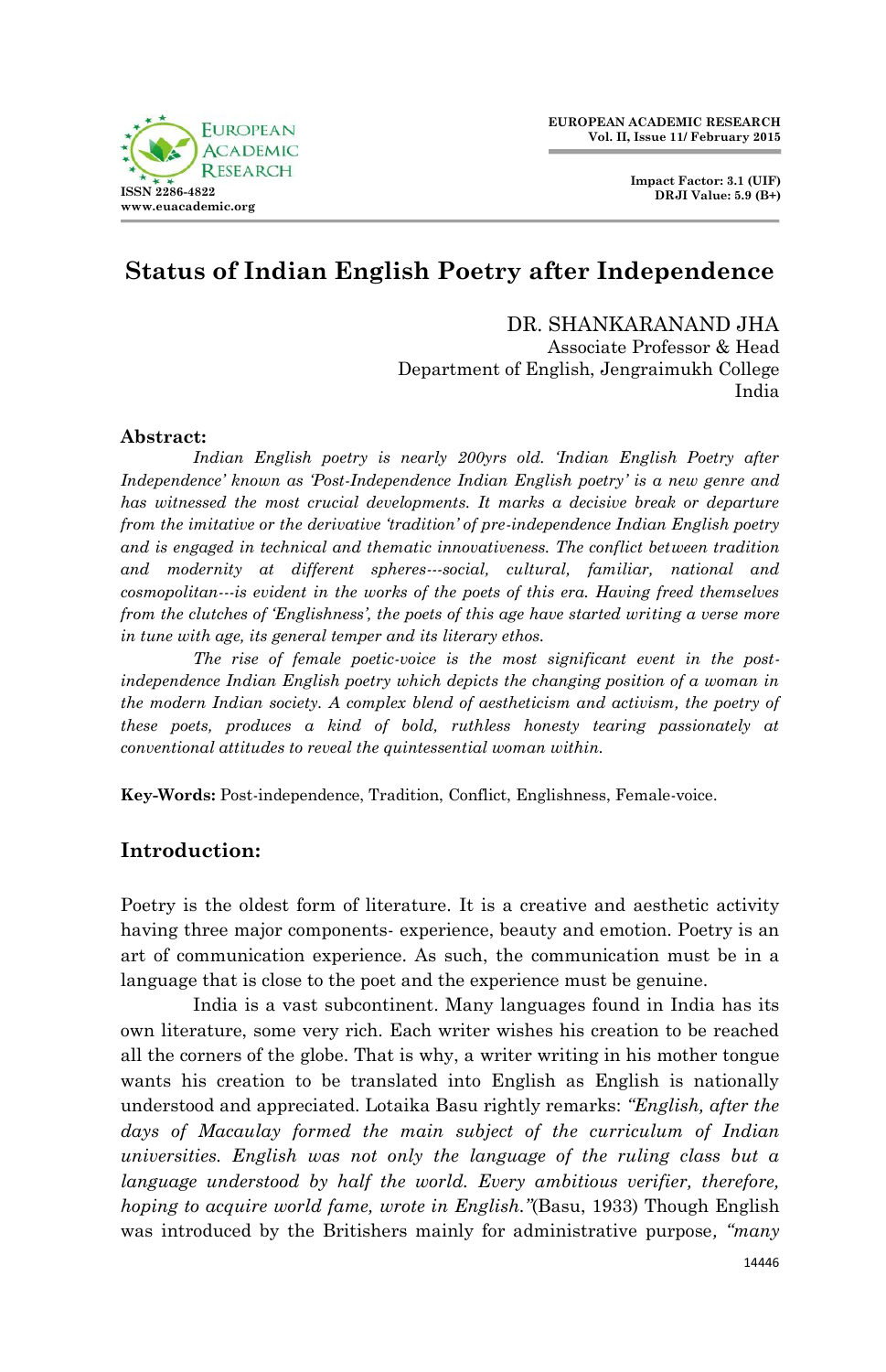*educated Indians have adopted English as their efficient mode of intellectual expression, as a result of which there has evolved not only a special Indian English but a very respectable body of Indian-English literature."* (Raman, 1989)

# **Background:**

The journey of Indian English poetry is nearly 200yrs old. The earlier book of verse by an Indian (though a translation) came into light in 1825 when Arasanipala Venkatadhvarin"s *"Viswagunadarsana"* was translated into English by Cavelly Venkata Ramaswami. The first ever Indian English poet was Henry Louis Vivian Derozio(1809-1831), the son of an Indo-Portuguese father and an English mother. His two volumes of poetry *Poems* (1827) and *The Fakeer of Jungheera: A Metrical Tale and Other Poems*(1828) shows a strong influence of British romantic poets in theme.

A three-phase development can be seen in Indian English poetry. The first phase (upto 1900) has a number of co-development responsible for generating Indian English poetry. The poets of this phase followed the British Romantics and Victorian poets. Henry Derozio (1809-1831), Kashiprasad Ghose (1809-1873), Rajnarain Dutt (1824-1889), Soshi Chunder Dutt (1815- 1865), Hur Chunder Dutt (1831-1901), Michael Madhusudan Dutt (1824- 1873), Romesh Chunder Dutt (1848-1909), Toru Dutt (1856-1877) were some of the pioneers of this phase. These trend-setters began to poetize the Indian echoes in a foreign language by writing on Indian history, myths and legends.

The second phase (1900-1947) comprising of saint poets like Swami Vivekananda, Swami Ramtirtha, Swami Yogananda and Rabindranath Tagore, Manmohan Ghose, Sri Aurobindo, Sarojini Naido and others is the phase of assimilation. The poets of this phase were compulsive nationalist caught in the historical conflict and turmoil of Indian, culminating in the attainment of political freedom in 1947. In their poetry one may find the glorious summation of India"s hoary culture, spiritual and methodological heritage. They endeavoured to nativize English language in order to make it a means suited for the expression of Indian sensibility.

The third phase which begins after the Indian Independence is the experimental phase. After independence, Indian English poetry took a fresh turn. *" The era of hope, aspiration and certitude was gone; an urge of merciless self-scrutiny, questioning and ironic exposure commenced."* (Naik,1984). The post-independence poets writing in English have greater self-confidence and found themselves in line with modern British and American poets.

# **Post-Independence Indian English Poetry:**

Post-independence Indian English poetry has witnessed the most crucial developments. It is a new genre to which even the English readers look with curiosity. It marks a decisive break with the "tradition" established so far by the pre-independence poets through the thematic and technical innovations.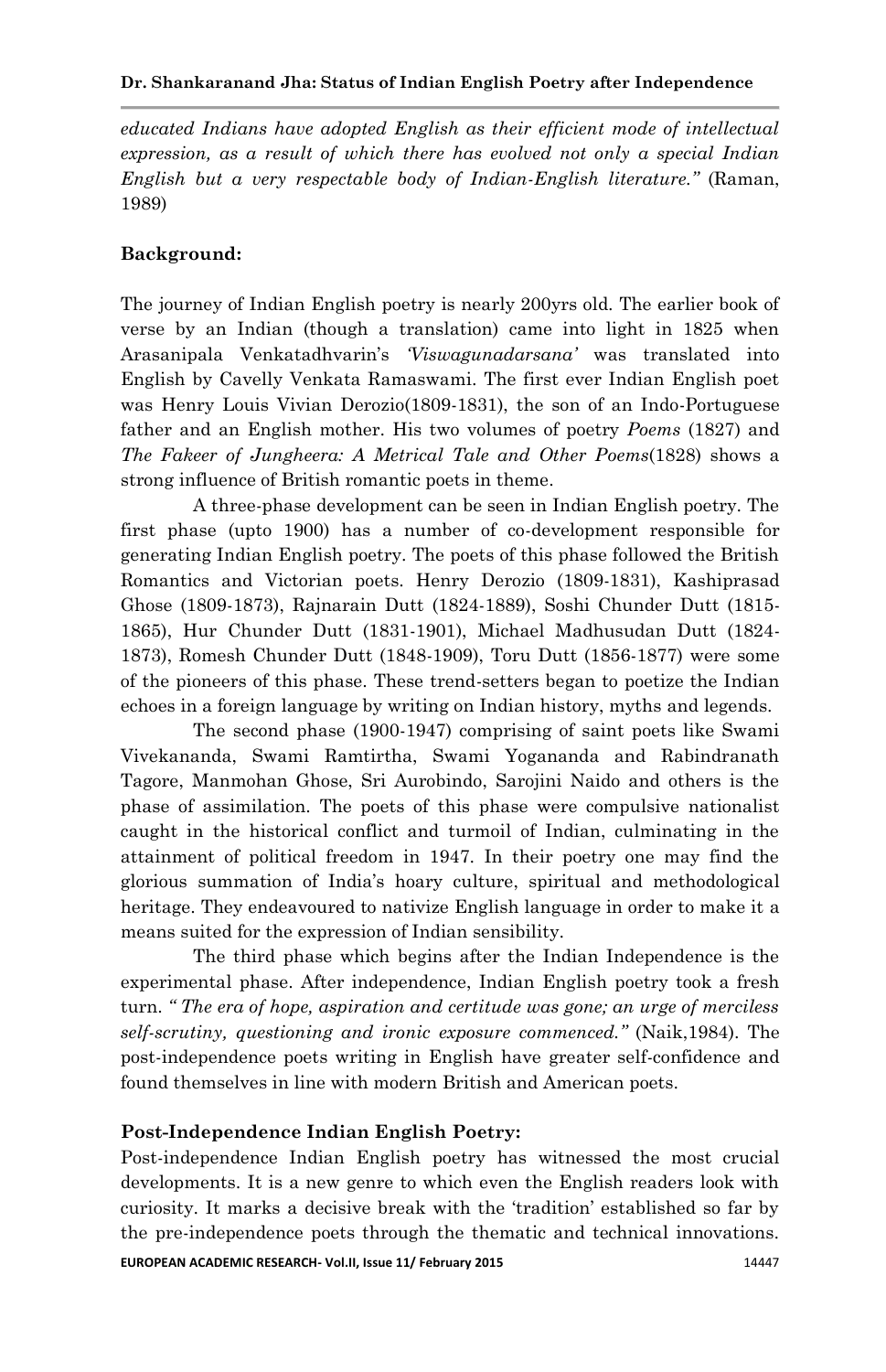Three major characteristics can be found in it. Firstly, a past-oriented vision-- associated with a sense of loss and hopelessness, a sort of cultural pessimism. Secondly, a future-oriented vision---associated with a desire to remake the world, and thirdly, a present-oriented attitude---ahistorical, amoral, neutral, stoic, ironic, ambivalent, absurdist.

The post-independence poets have freed themselves from the clutches of "Englishness" and have started writing in a very Indian manner. They have evolved an idiom of their own---a kind of poetic language in which the Indian mind can be best expressed. Bruce King rightly says:

> English is no longer the language of colonial rulers, it is a language of modern India in which words and expressions have recognized national rather than imported significances, alluding to local realities, traditions and ways of feeling. Such Indianisation has been proceeding for several generations." ( King, 1987 ).

Writers" Workshop, founded by Purushottam Lal in Calcutta in 1958, has played a vital and creative role in popularizing post-independence Indian English poetry by giving preference to experimental works by young and unpublished writers. Poets like Shiv K Kumar (1921), Nissim Ezekiel (1924), Jayant Mahapatra (1928), A K Ramanujan (1929), Purushottam Lal (1929), Arun Kolatkar (1932), R Parthasarathy (1934), Kamala Das (1934), K N Daruwala (1937), Dom Moraes (1938), Adil Jussawalla (1940), Gieve Patel (1940), Arvind Krishna Mehrotra (1947), Pritish Nandy (1947) and others emerged on the scene.

Nissim Ezekiel, one of the most notable among the new postindependence Indian English poets, is the first to publish a collection. His *A Time to Change* appeared in 1952. Hailing from a Bene-Israel family migrated to India generations ago, the theme of alienation is central to Ezekiel"s work and colours his entire poetic universe. His poetry reveals a gradual evolution of his art and genius and describes love, loneliness, lust, creativity and political pomposity, human foibles and the "kindred clamour" of urban dissonance. Some of his collections are *Sixty Poems* (1952), *The Third* (1959), *The Unfinished Man* (1960), *The Exact Name* (1965) and *Hymns in Darkness* (1976).

Dominic Francis Moraes, popularly known as Dom Moraes, a Goan Christian, is the first of the new poets to win recognition in England. His poetry is persistently confessional in tone and obsessed with loneliness and insecurity. His verse has the strong imaginary quality as well as easy, refined and controlled flow of language. *A Beginning* (1957), *Poems* (1960) and *John Nobody* (1968) are some of his noted collections.

In nineteen sixties, several new poets emerged. Purushottam Lal is the earliest of them. His successful translation of Mahabharata has given him a new idiom, the charm of a "sloka" or a "mantra". Economy of language, depth of symbolism, awareness of social realities and life's sorrows make Lal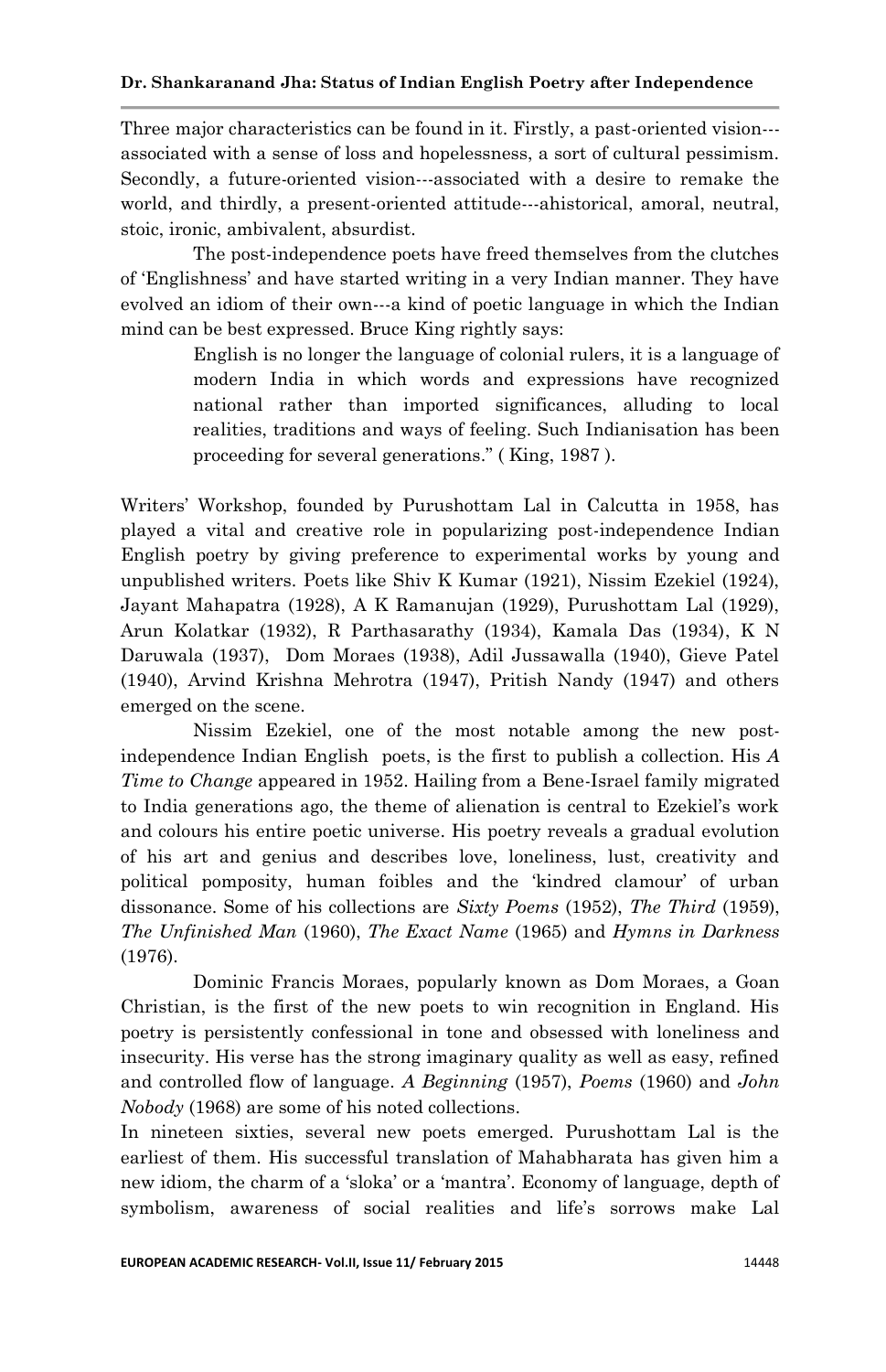remarkable in this field. *They said* (19660, *Draupadi and Jayadratha and Other Poems* (1967) etc. are some of his noted collections.

Adil Jussavala, one of the leading Parsi poets, views the contemporary Indian scene through the compassionate eyes of exile returning to India after a sojourn of more than dozens years in England, His *Land"s End* (1962) contains poems "written in England and some parts of Europe. His foreign experience, his reaction to his native scene and his continued quest for self-knowledge are the major themes of *Missing persons* (1974).

The most outstanding of the sixties is A.K Ramanujan. Some of his remarkable collections are *The Striders*(1966), *The Interior Landscape*(1967), *No Lotus in the Navel*(1972), *Relations*(1971), *Speaking of Siva*(1972) etc. are some of his praiseworthy collections. The poetry of Ramanujan draws its sustenance from his intense awareness of his social burden---his Hindu heritage. At the same time, the poet is equally aware to both the strength and the deficiencies of his racial ethos. He tries to juxtapose ironically the ancient Hindu ethos with the situation of the modern Hindu and contrasts the Hindu and the western world-views. The surest touch of romantic cliché, quiet but deep emotion, fineness of perception and sense of rhythm make him indisputable among all his contemporaries M.K Naik says:

> "His unfailing sense of rhythm gives a fitting answer to those who hold that complete inwardness with language is possible only to a poet writing in his mother-tongue. Though he writes in open forms, his verse is extremely tightly constructed." (Naik, 2002)

R. Parthasaraty, a poet and an artist is equally obsessed with his native heritage. His *Rough Passage* (1977) is an attempt to deal with the theme of identity exposed to two cultures---the Indian and the western. Precision, economy and the use of domestic imagery are the chief qualities of Parthasarathy"s poetic technique.

Gieve Patel, another leading Parsi poet, though an outsider, prevents his alienation freezing into indifference and producing a feeling of rootlessness. Being a medical practitioner by profession, he is familiar with pain, disease and death and is able to establish a kind of bond between himself and under-privileged. His poetry mostly "situational" begins with a concrete real life situation. He has little use for image and metaphor and generally expresses himself in a bare, spare and colloquial style*.* His *Poems* (1966) and *How Do you Withstand, Body* (1976) are notable.

In Arvind Krishana Mehrotra, the image is all dominant and he experiments in Surrealism. By mixing images in his poetry, the poet tries to express his response to the modern man"s predicament in a world of debased values. In a reply to a questionnaire the poet describes himself as "*not an Indian poet, but a poet writing a universal language of poetry, of felling, of hate and sex"*. (P Lal,1971) His works include *Bharatmata: A Prayer* (1966), *Woodcuts on Paper*  (1967), *Pomes/ poems/ poemas* (1971), *Three* (1973), *Nine Enclosures* (1976),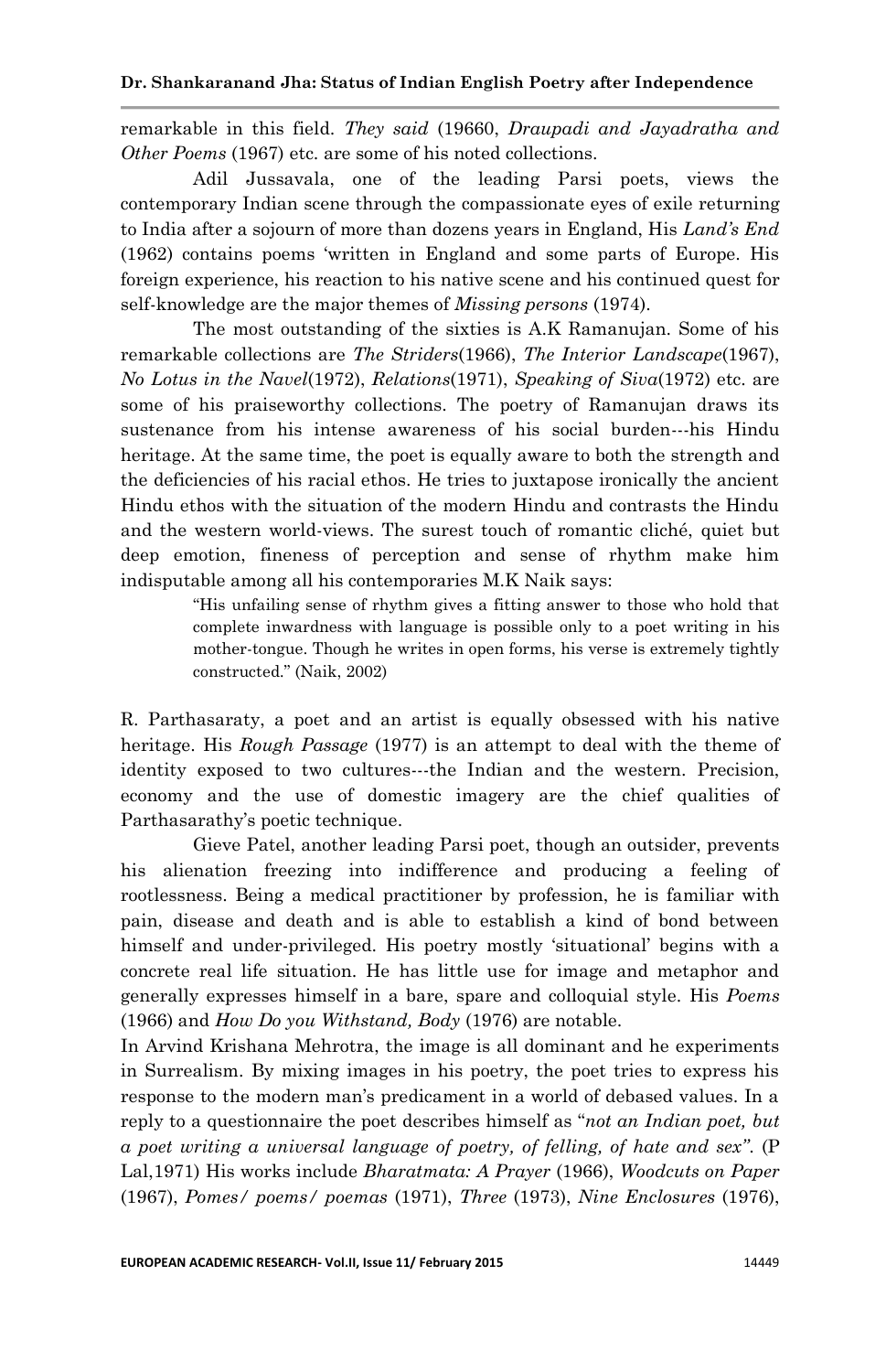#### **Dr. Shankaranand Jha: Status of Indian English Poetry after Independence**

*The Absent Traveller: Prakrit Love poetry from the Gathasaptasati of Satavahava Hala* (1991).

Another significant poet of post-independence India is Pritish Nandy. He has more than a dozen collections including *Gods and Olives* (1967), *The Poetry of Pritish Nandy* (1973) and *Tonight, This Savage Rite*(1977) to his credit. His verse gives the impression of wild energy and verbal belligerence and his imagination seems to be obsesses with urban violence and horror, death and sex. Prose-poetry is the most characteristic forms of Nandy.

One of the most substantial post independence poets of nineteen seventies is Keki N Daruwalla. *Undern Orion* (1970), *Apparition in April* (1971), *Crossing of Rivers* (1976), *Winter Poems* (1980), *The keeper of the Dead* (1982), *Landscapes* (1987), *A Summer of Tigers* (1995), *Night River* (2000)and *The Map-maker* (2002) are some of his major works. A police officer by profession, Daruwalla is not without significance in understanding his response to men and matters. With a trained eye he observes the Indian scene, but cannot, in spite of his training, remain absolutely detached. Deprivation and misery, disease and death move him acutely. His view of both Zoroastrianism and Hinduism is marked by scepticism tempered by a lively human curiosity.

*Articulate Silences* (1970), *Cobwebs in the Sun* (1974), *Subterfuges* (1976) and *Woodpeckers* (1979) are some of the works of a senior academic Shiv K Kumar which reveals his mastery of both the confessional mode and ironic comment. Kumar is full of witty sallies and his verse always moves with a seemingly casual but assured gait.

Jayant Mahapatra, another academic, needs no introduction. He has the distinction of being the first Indian English poet to have received the Sahitya Academy Award (1981). In his poetry---*Close the Sky, Ten by Ten* (1971), *Swayamvara and Other Poems* (1971), *A Rain of Rites* (1976), *Waiting* (1979), *Relationship* (1980)--- one may find him singing of the hearts and minds of many things of nature on the basis of his sincere love for all creation, poverty, deprivation and social injustice. He has an admirable colloquial style punctuated by thrusts of striking images.

Arun Kolatkar, who won the Commonwealth Poetry Prize for his long poem *Jejuri* (1976), discloses the surrealistic similarities between an ossified Hindu religious tradition and an equally rigid scientific civilization. He is generally skeptical and ironic, though moments of sympathy do break in. Kolatkar has a real mastery of the language and there is the stir of uneasy life in his works. Praising his work *Jejuri*, Homi Bhabha finds that " *with Jejuri Indo-Anglian poetry has finally established itself, ceased to commune solely with its strange, unrepresentative urban existence and has confronted the strange gods which sustain a forsaken people."*(Bhabha, 1978)

Post-independence Indian English poetry has witnessed so many female voices. Kamala Das is the most outstanding among post-independence women poets*---" a fiercely feminine sensibility that dares without inhibitions to articulate the hurts, it has received in an insensitive largely man-made world."*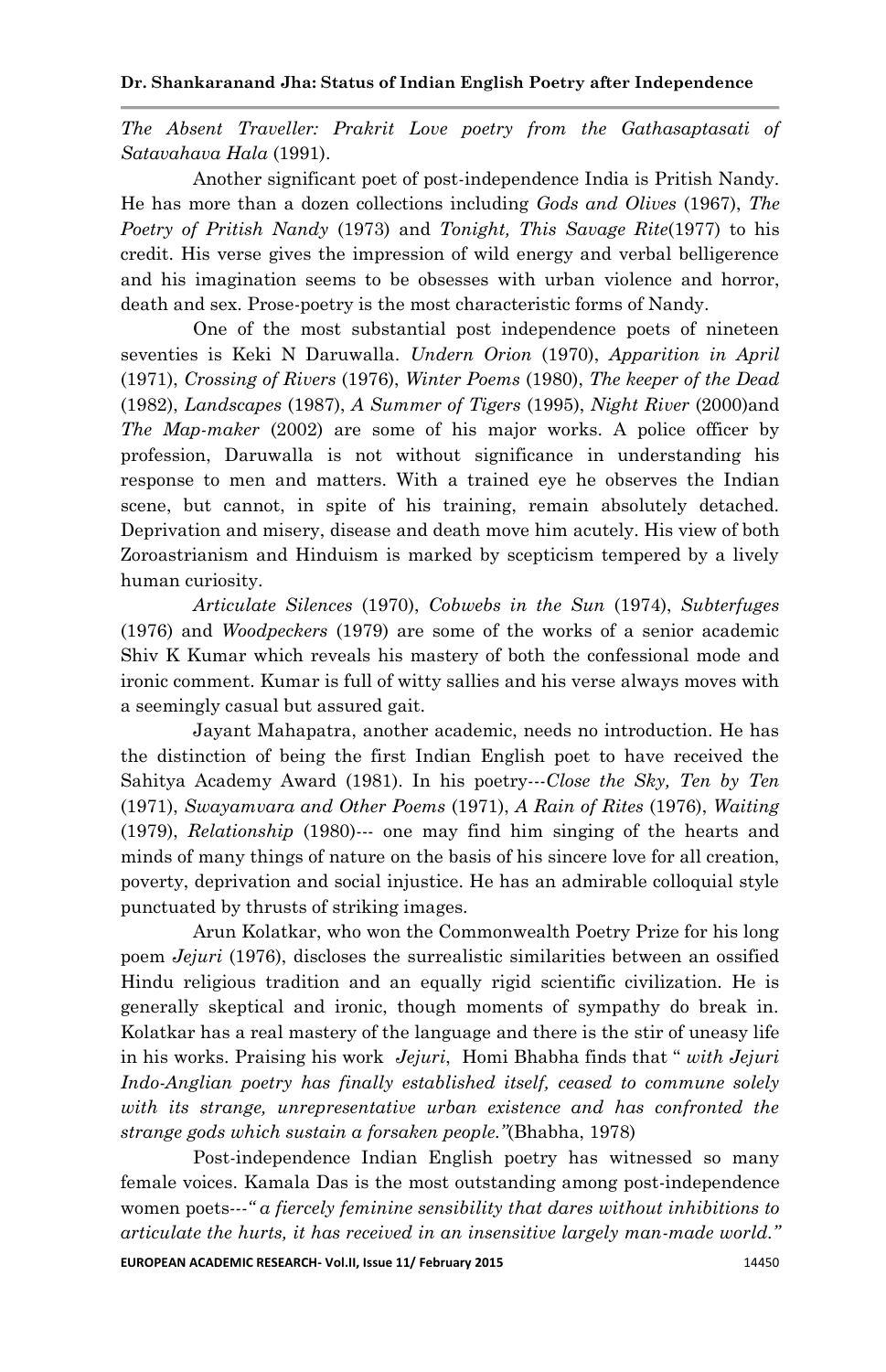(Iyengar, 1985). In her poems--- *Summer in Calcutta* (1965), *The Descendants* (1967), *The Old Playhouse and Other Poems* (1973), *The Anamalai Poems* (1985),*Only the Soul Knows How to Sing* (1996) and *Yaa Allah* (2001)---she has presented the pain and suffering of a woman and the reality of life. Das's is confessional poetry obsessively mulling over love, sex and the body"s wisdom. Her own disgust and failures have led her to a frantic search of the mythic Krishna, the ideal lover, to establish eternal bond. There is emotional intensity, mastery of phrase and control over rhythm in her language.

Monika Varma (1916), Gauri Deshpande (1942), Mamata Kalia (1942), Suniti Namjoshi (1941) are a few other female-voice worth-mentioning here.

Monika Varma reveals her acuteness to nature in *Dragonflies Draw Flame* (1962), *Past Imperative* (1972) and *Alakananda* (1976). Gauri Deshpande"s *Between Births* (1968), *Lost love* (1970) and *Beyond The Slaughterhouse* (1972) show a similar sensitiveness to the changing moods of nature as well as the drama of man-woman relationship found in Kamala Das. In, *Tribute to Papa* (1970) and *Poems* (1978), Mamata Kalia is found talking about love, marriage, family life and society with irony and will. A similar mood is seen in Suniti Namjoshi"s *Poems* (1967), *Cyclone in Pakistan* (1971) and *The Jakass and the Lady* (1980).

Some other women poets of this era are Tilottama Rajan, Sunita Jain, Margaret Chatterjee, Tapati Mookerji, Meena Alexander, Roshan Alkazi, Lila Ray, Ira De, Eunice de Souza and others. Similar is the case with male poets too. Though it is too larger, some of them are Deb Kumar Das, Paul Jacobs, S C Saha, S Mokashi Punekar, K D Katrak, Sukanta Chaudhuri, Suresh Kohli, O P Bhatnagar, Keshav Mallik, K Raghavendra Rao, Dilip Chitre, I K Sharma, Syed Ameeruddin, G S Sharat Chandra, R C Shukla, I H Rizvi, C S Singh, R K Singh, D C Chambial, P Jha and others.

The works of several male and female poets mentioned here demonstrate their poetic talent and aptitude and reveal the great variety of mood, tone and technical strategy that characterize post-independence Indian English poetry in particular and Indian English poetry in general.

## **Conclusion:**

*"The vitality and fecundity of post-independence Indian English poetry are certainly remarkable."* (Naik, 1984) Though it has not been able to escape completely from tradition, it has a new note and a new urgency of utterance. Being freed from the restraints of metre, rhyme and form, the poetry of this age is a fine coalescence of tradition and modernity. The poets of this age deal with the concrete experiences of men living in this modern world.

With their innovative use of the diction and bold experiments with poetic modes, the post-independence Indian English poets have infused new blood into their poetry. As the poets of this era are mostly concerned with themselves and their surroundings, their poetry *"is in its essence an attempt to*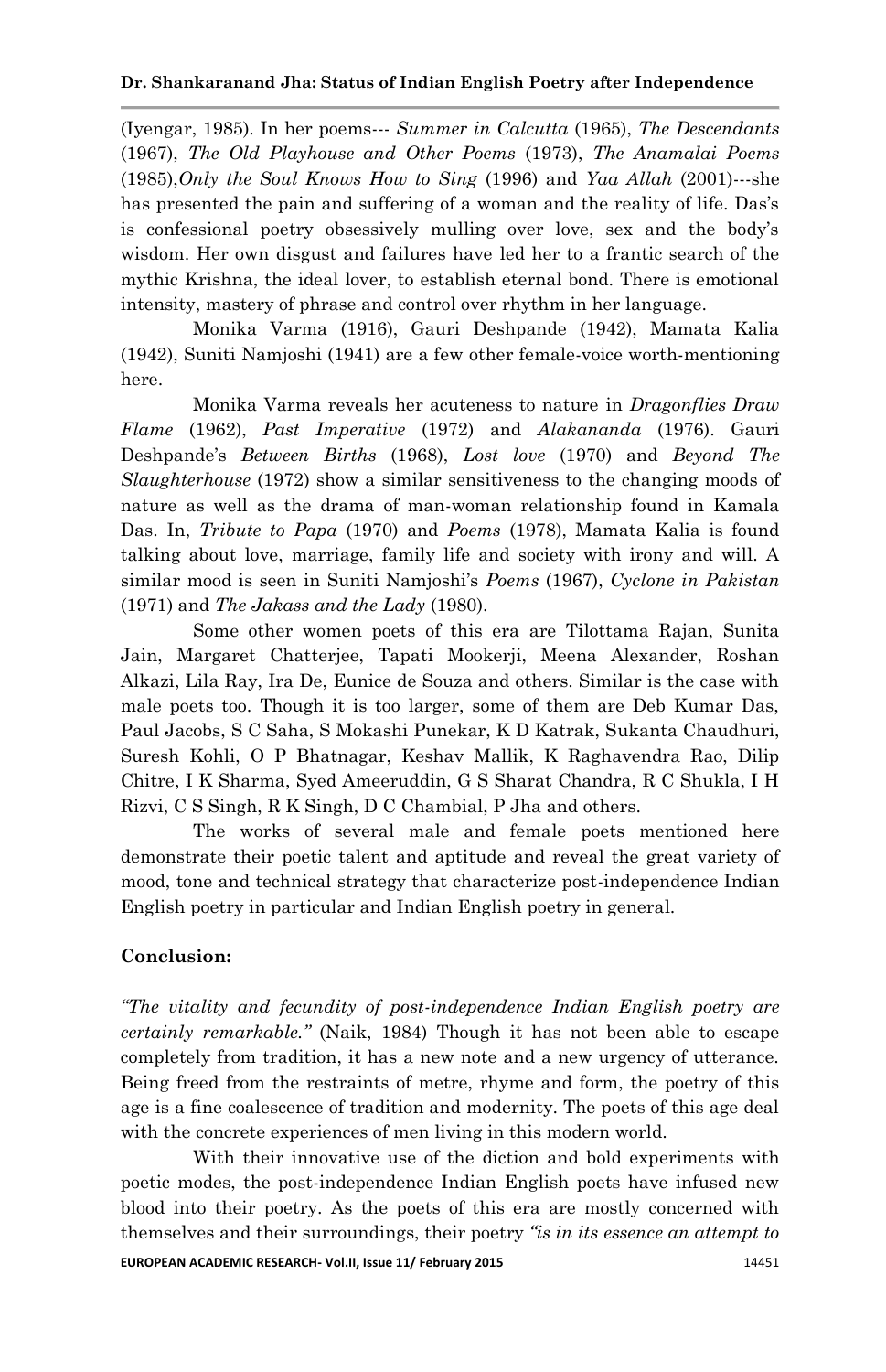*see man and his world as they really are without veils and pretenses."*  (Aurobindo, 1953) Their poetry reveals, as P K J Kurup remarks, *"a tension resulting from their acute self-awareness and the restraint imposed upon them by the hostile environment and becomes a private quest for values and an effort to peer into the dark abysmal contents of the poet"s own mind."*(Tilak, 2011)

Nissim Ezekiel"s *Night of the Scorpion*, Jayant Mahapatra"s *Relationship*, A K Ramanujan"s *The Striders*, Kamala Das"s *The Invitation*, R Parthasarathy"s *Rough Passage*, K N Daruwalla"s *Boat-Ride along the Ganga* etc. are some of the well-received pieces of quality of post-independence era. It is not surprising if defending the authenticity of the poetry of this era, Bruce King writes :

> "The only answer to those who claimed that Indians could not write authentic poetry in the English in which they had been educated, was to write poetry as good as that of British, American and Irish poets but to write it about Indian lives and conditions."(King, 1987)

### **BOOKS AND REFERENCES:**

#### **Primary Source:**

- 1. Iyengar, K R S(1985): *Indian Writing in English*, Sterling Publishers Pvt. Ltd., New Delhi
- 2. King, Bruce(1987): *Modern Indian Poetry in English*, Oxford University Press, New Delhi
- 3. Naik, M K (1984): *Dimensions of Indian English Literature*, Sterling Publishers Pvt.Ltd., New Delhi
- 4. Naik, M K (2002): *A History of Indian English Literature*, Sahitya Academy, New Delhi

#### **Secondary Source:**

- 1. Aurobindo, Sri(1953): *The Future Poetry*, Sri Auribindo Ashram, Pondicherry, P.99
- 2. Basu, Lotika(1933): *Indian Writers of English Verse*, University of Calcutta, P.142
- 3. Bhabha, Homi (1978): *Indo-Anglian Attitudes* in "Times Literary Supplement', Feb 3, P.89
- 4. Mehrotra, A K (1971): *Replies to the Questionnaire* in P Lal (ed) Modern Indian Poetry in English, Second revised and Enlarged edition, Calcutta, P. 304
- 5. Raman, V V (1989): Glimpses of Indian Heritage, Popular Prakashan, Bombay, P. 140
- 6. Ran, Dr Suniti (2012): A Study of Indian English Poetry, International Journal of Scientific Research Publications, October, Vol 2, Issue 10
- 7. Tilak, Raghukul (2011): New Indian English Poets and Poetry, Rama Brothers India Pvt. Ltd., New Delhi, P. 21